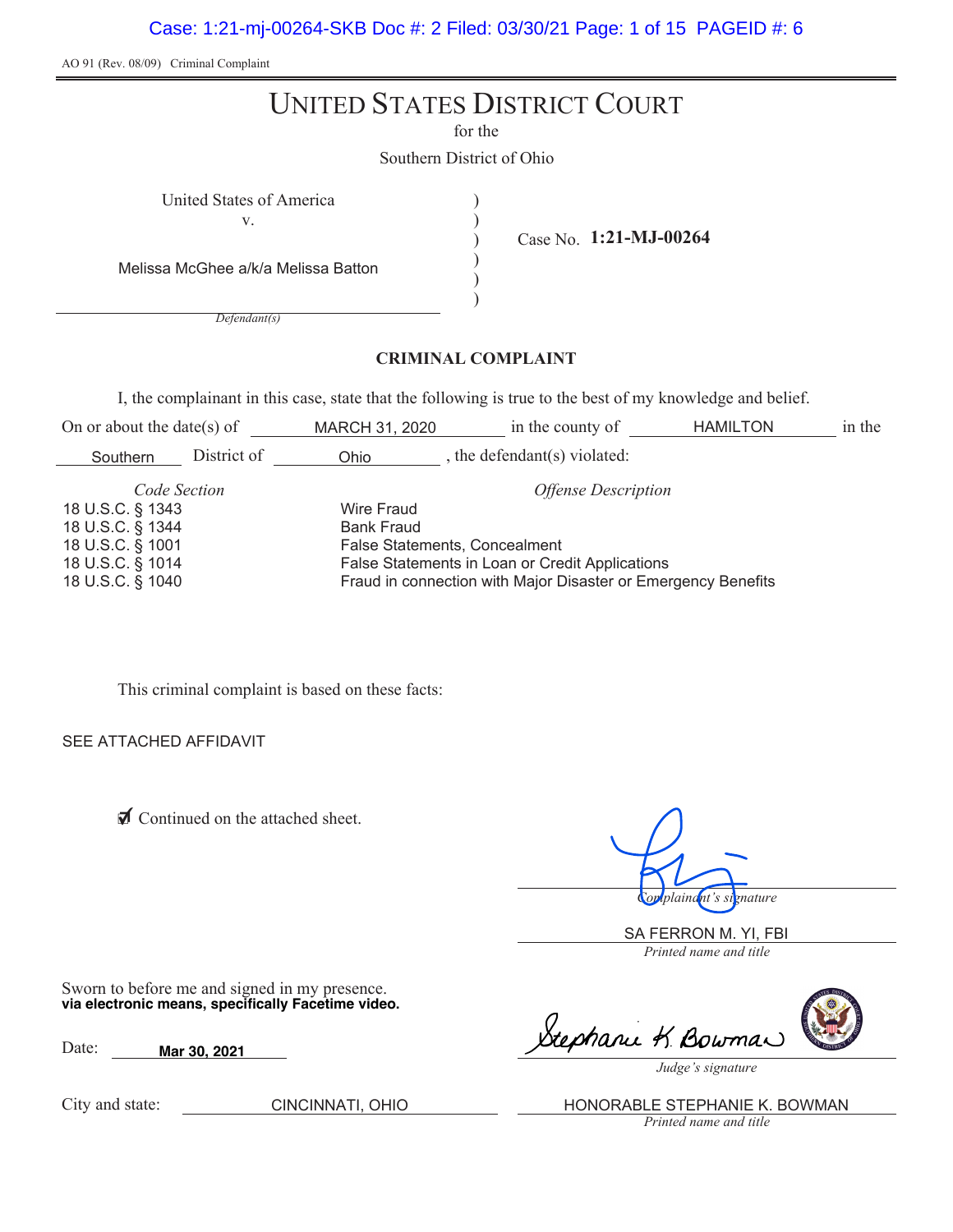Case: 1:21-mj-00264-SKB Doc #: 2 Filed: 03/30/21 Page: 2 of 15 PAGEID #: 7

#### **AFFIDAVIT IN SUPPORT OF CRIMINAL COMPLAINT**

I, Ferron M. Yi, being first duly sworn, hereby depose and state as follows:

#### **I. INTRODUCTION**

1. I am a Special Agent with the Federal Bureau of Investigation (hereafter "FBI"), and have been since February 2020. I am currently assigned to the Complex Financial Crimes Squad of the Cincinnati Division. In this capacity, I investigate matters involving criminal enterprises, white collar crimes, civil rights violations, money laundering, and various types of fraud. Prior to my employment with the FBI, I served as a sworn peace officer in the State of Georgia for over 10 years. I have received training and investigative experience in interviewing and interrogation techniques, arrest procedures, search and seizure, search warrant applications, electronic media and computer investigations, and various other crimes and investigative techniques including Title III investigations. As a FBI Special Agent, I am responsible for the investigation and enforcement of violations of United States law, including laws dealing with bank fraud, wire fraud, money laundering, and false statements.

2. I am familiar with the facts and circumstances of this case. The information contained in this affidavit is either personally known to me, based upon my interview of various witnesses and review of various records and publicly available information, or has been relayed to me by other agents or sworn law enforcement personnel. Because this affidavit is being submitted for the limited purpose of obtaining a criminal complaint and arrest warrant, I have not included each and every fact known to me concerning the investigation. I have only set forth facts to establish probable cause for the charges in the complaint.

3. Based on my training and experience and the facts as set forth in this affidavit, there is probable cause to believe that violations of 18 U.S.C. § 1343 (Wire Fraud), 18 U.S.C.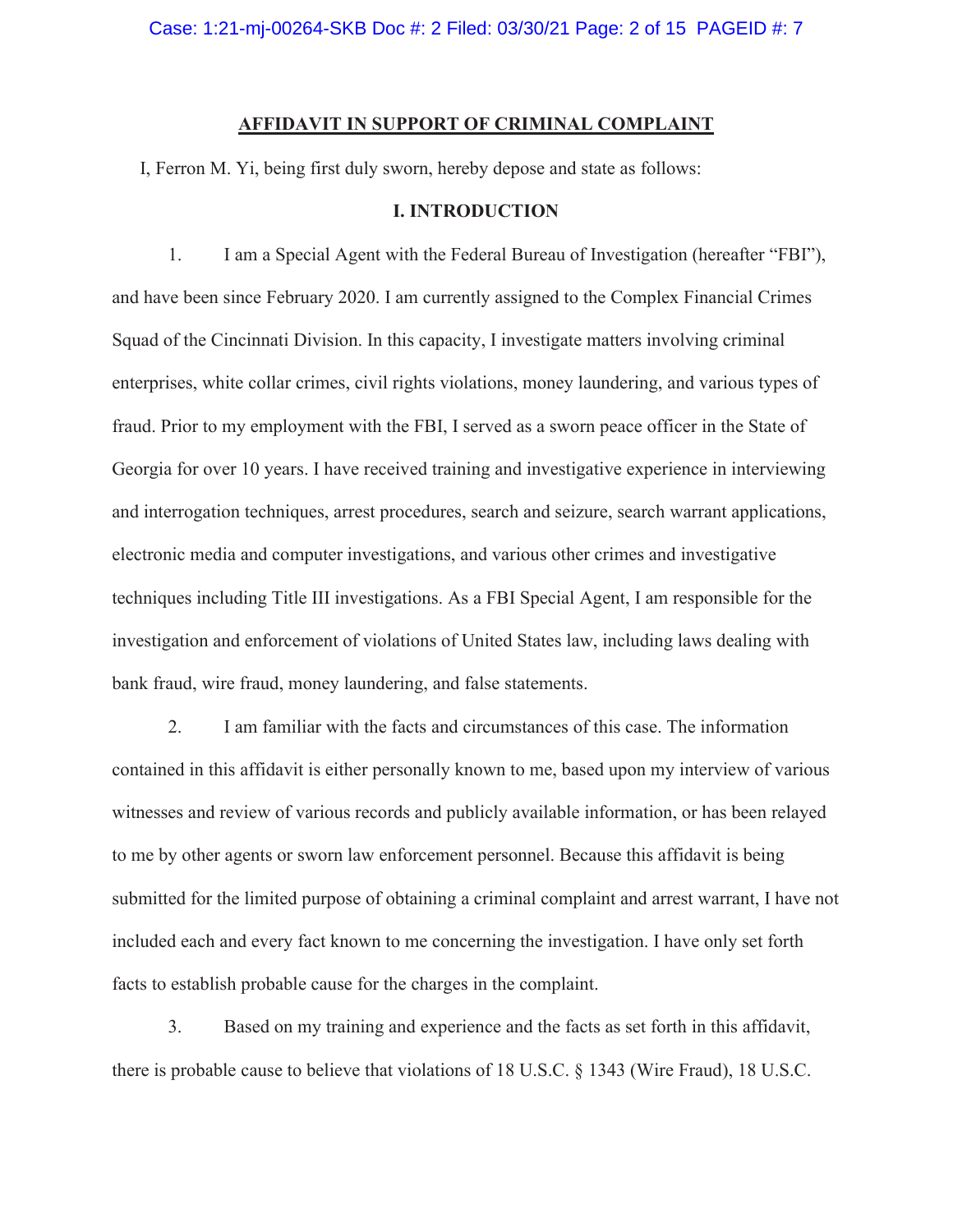§ 1344 (Bank Fraud), 18 U.S.C. § 1014 (False Statements in Loan and Credit Applications), 18 U.S.C. § 1040 (Fraud in connection with Major Disaster or Emergency Benefits), and 18 U.S.C § 1001 (False Statements to Department or Agency of the United States) among other offenses have been committed by Melissa McGhee a/k/a Melissa Batton.

# **II. PROBABLE CAUSE**

# **A. The government is investigating fraud involving loan programs designed to assist small businesses during the pandemic.**

4. In approximately December 2020, the FBI initiated an investigation of Melissa McGhee a/k/a Melissa Batton (date of birth XX/XX/1983) (hereafter "McGhee"), the purported owner of M&MM Realty Group LLC and M&M Realty Group LLC, for suspected violations of 18 U.S.C. § 1343 (Wire Fraud), 18 U.S.C. § 1344 (Bank Fraud), and 18 U.S.C. § 1014 (False Statements on a Loan Application) after learning that McGhee had attempted to acquire a loan through Fifth Third Bank (FDIC-insured) to purchase a single family owner-occupied residence and in the application failed to disclose that she and her mother already purchased a single family residence with a Federal Housing Authority (hereafter "FHA") loan.<sup>1</sup>

5. During this investigation, a review of transactional data associated with McGhee revealed that deposits stemming from Small Business Administration (hereafter "SBA") programs designed to assist small businesses and their employees during the coronavirus (hereafter "COVID-19") pandemic had been used for purchases and expenses seemingly unrelated to job retention and other permissible business expenses. Your affiant later learned that McGhee had applied for and received at least one loan under the Payment Protection Program

<sup>&</sup>lt;sup>1</sup> On or about October 10, 2019, McGhee (as Melissa Batton) and Minette Batton (her mother) purchased a multifamily properly located at 2640 Vera Avenue, Cincinnati, Ohio 45237 for \$270,019.00 (FHA case number 411- 6120624).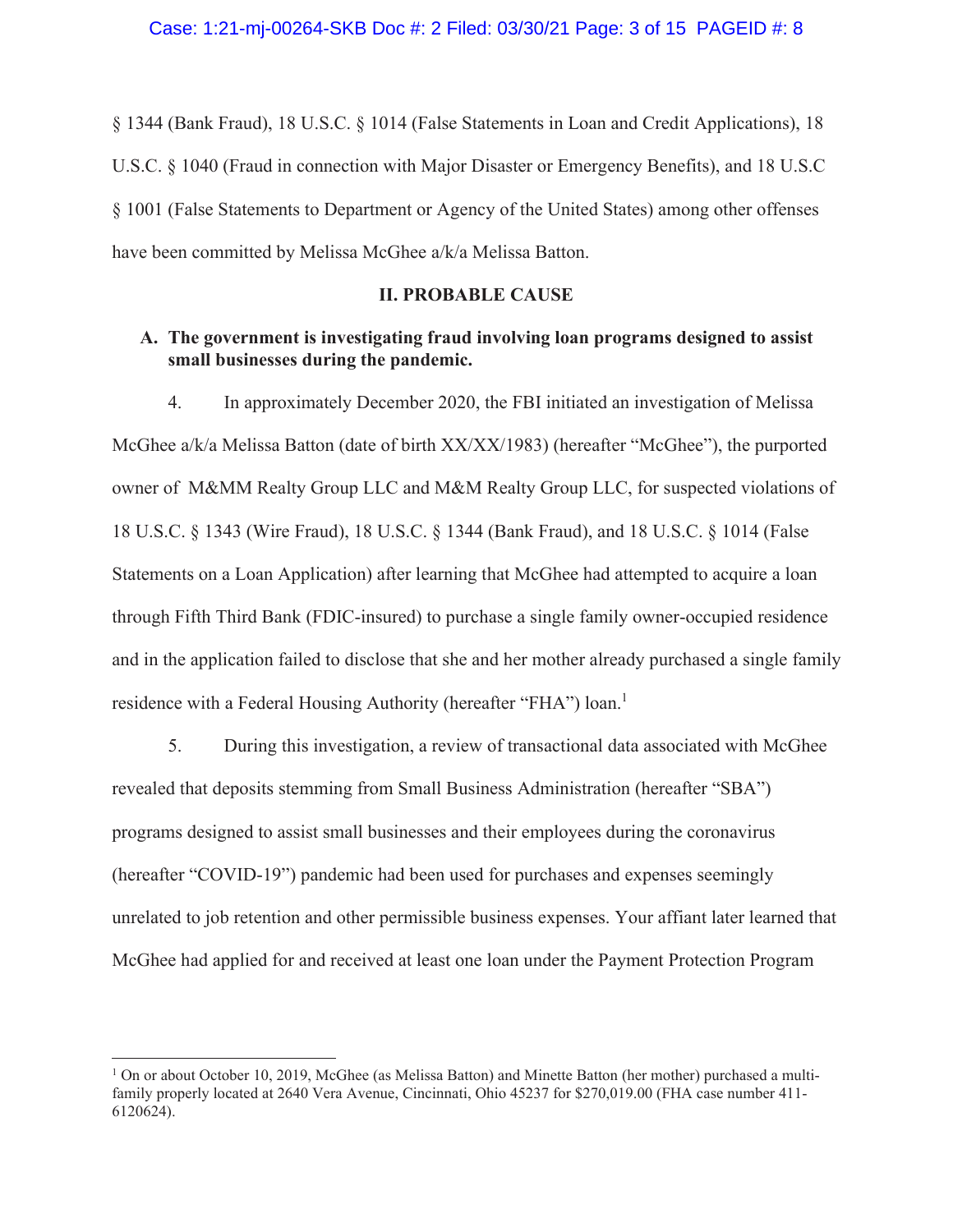#### Case: 1:21-mj-00264-SKB Doc #: 2 Filed: 03/30/21 Page: 4 of 15 PAGEID #: 9

(PPP) and had applied for seven loans under the Economic Injury Disaster Loan ("EIDL") program, ultimately receiving three EIDLs.

6. The SBA PPP loan program was established pursuant to the Coronavirus Aid, Relief, and Economic Security (CARES) Act, a federal law enacted on March 27, 2020 designed to provide emergency financial assistance to the millions of Americans who are suffering the economic effects caused by the COVID-19 pandemic. The purpose of the SBA PPP loan is to provide monetary assistance for businesses to keep their workforce employed during the COVID-19 crisis. The SBA PPP program allows entities to apply for low-interest private loans through financial institutions to pay for their payroll and certain other costs. The loan proceeds may be used to cover payroll costs, rent, interest, and utilities.

7. Congress expanded the SBA's EIDL program under the CARES Act to allow SBA to directly issue loans to provide economic relief to businesses that are currently experiencing a temporary loss of revenue due to COVID-19 by supplying working capital and normal operating expenses such as continuation of health care benefits, rent, utilities, and fixed debt payments. However, EIDL proceeds cannot be used for disbursements of dividends or bonuses or any disbursements to owners, partners, officers, directors, or stockholders, except when directly related to performance of services for the benefit of the company. EIDL proceeds also cannot be used to expand facilities or acquire fixed assets. Like with PPP loans, the amount of EIDL funds and business may receive is generally determined by the number of employees and amount of monthly expenses accrued in the previous year before the pandemic.

## **B. McGhee's PPP and EIDL applications for M&MM Realty Group, M&M Realty Group, and "Melissa McGhee" show significant discrepancies indicative of fraud.**

8. According to the SBA loan file, on or about March 31, 2020, McGhee applied for an EIDL (SBA application number 3300518841) and listed "M&MM Realty Group" as the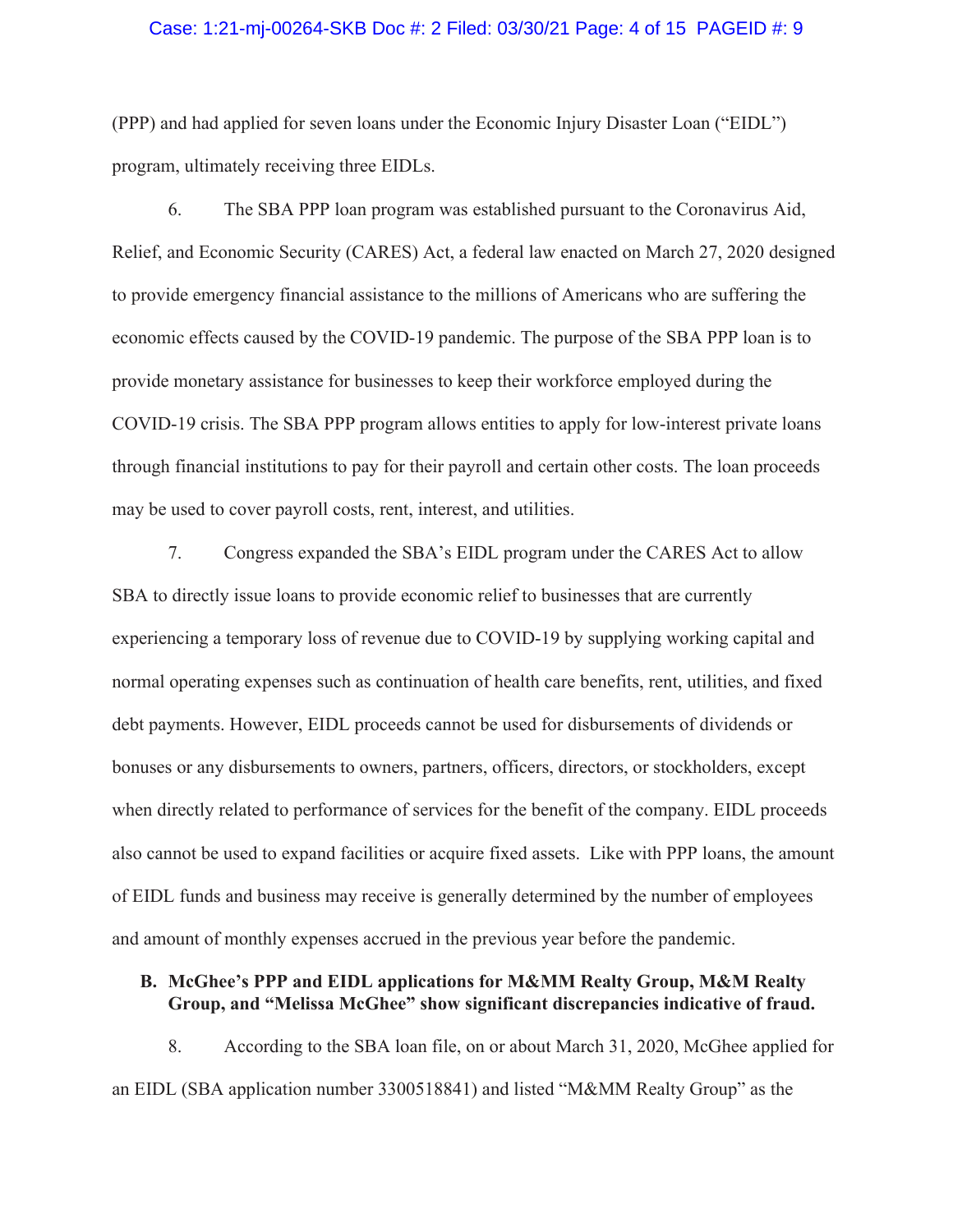#### Case: 1:21-mj-00264-SKB Doc #: 2 Filed: 03/30/21 Page: 5 of 15 PAGEID #: 10

company legal name, "M&MM Realty Group" as the company DBA, and "limited liability company" as the entity type. In the application, McGhee used Federal Tax Identification Number 84-2623292 and indicated that she was 100 percent owner with two employees. McGhee claimed this business had been in existence since February 13, 2019, that her gross revenues for the 12 months prior to the COVID-19 disaster was \$54,000.00, her primary business address was 2640 Vera Avenue, Apartment 1, Cincinnati, Ohio 45237 [Note: this address is the same as her personal residence]. On or about May 28, 2020, an EIDL for \$25,000.00 was approved. Bank records show that on or about June 02, 2020, McGhee received a deposit in the amount of \$25,000.00 from SBAD TREAS 310 MISC PAY in Fifth Third Bank account x3132 (M&MM Realty).<sup>2</sup>

9. On or about May 02, 2020, McGhee electronically signed a PPP Borrower Application Form for M&MM Realty Group LLC using the same Tax Identification Number of 84-2623292. McGhee indicated that an average monthly payroll was \$3,000.00, but this time claimed that the business had one employee. McGhee further indicated on the PPP Borrower Application Form that the purpose of the \$7,500.00 loan was for payroll, lease, utilities, and other, which she referenced as "supplies." Bank records confirm that on or about May 06, 2020, McGhee received a deposit in the amount of \$7,500.00 as a "Funds Transfer Credit Loan Proceeds" from Fifth Third Bank in account x3132 (M&MM Realty).

10. A week after applying for the PPP loan, on or about May 09, 2020, McGhee applied for another EIDL (SBA application number 3304170178) for "M&MM Realty Group." On this application, McGhee claimed she had three employees. McGhee further claimed that her gross revenues for the 12 months prior to the COVID-19 disaster was \$41,340.00, her rental

<sup>&</sup>lt;sup>2</sup> This account was initially opened on or about August 6, 2019 by McGhee (as Melissa Batton). On or about July 17, 2020, Minette Batton was added to the account as a signatory.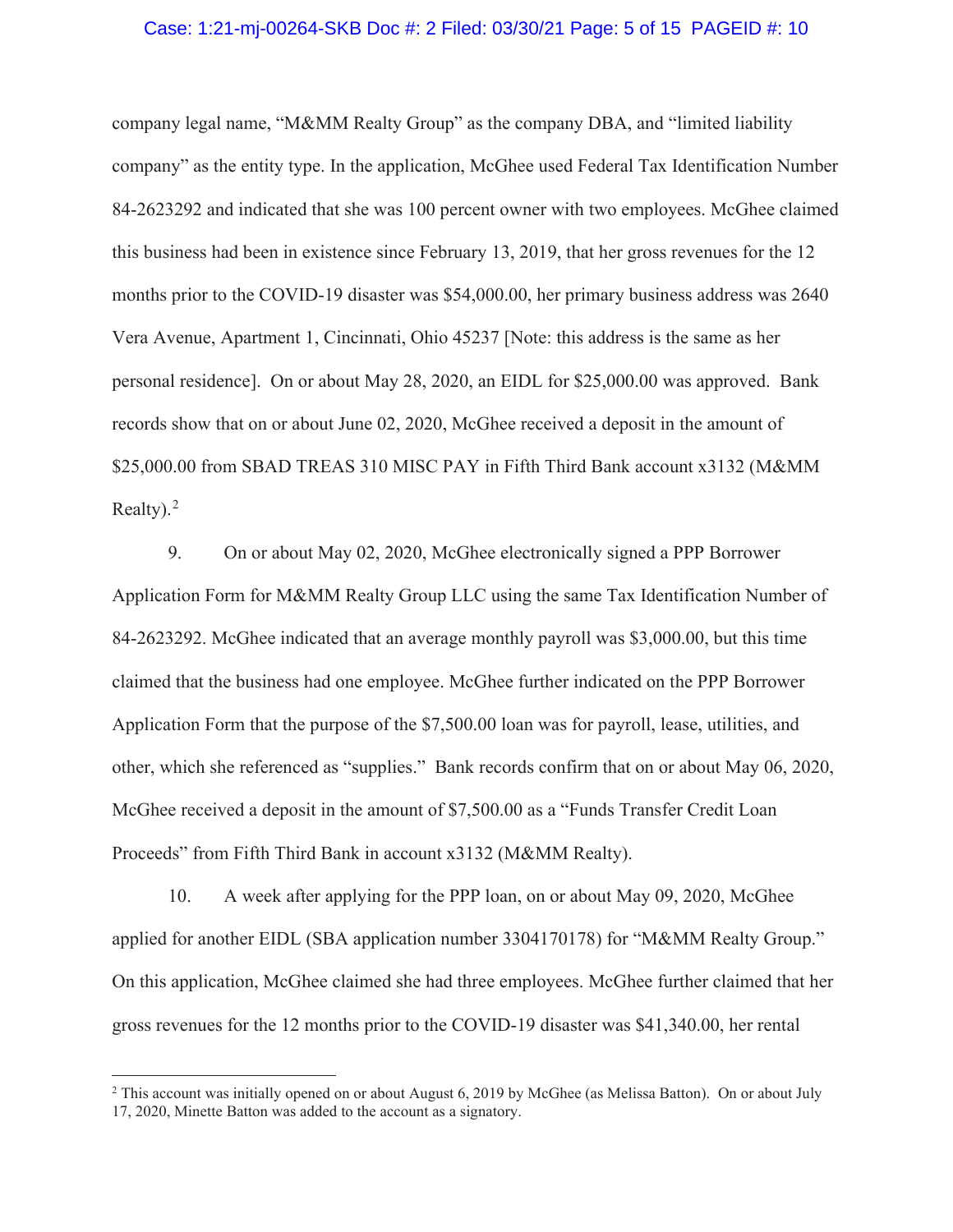#### Case: 1:21-mj-00264-SKB Doc #: 2 Filed: 03/30/21 Page: 6 of 15 PAGEID #: 11

losses due to the disaster was \$12,000.00, and claimed that this business had been in existence since August 06, 2019. On or about June 20, 2020, SBA flagged this application as a duplicate and the loan was denied.

11. Before the application was denied, on or about June 17, 2020, McGhee applied for yet another EIDL (SBA application number 3304975019), this time for the company "M&M Realty Group." The application lists "M&M Realty Group" as the company DBA, and "limited liability company" as the entity type. On this application, McGhee indicated that she was 100 percent owner with five employees, and used Federal Tax Identification Number 84-2620118. McGhee additionally claimed that her gross revenues for the 12 months prior to the COVID-19 disaster was \$135,000.00, and that this business had been in existence since August 05, 2019. On or about July 01, 2020, the SBA approved an EIDL of \$62,500.00; however, SBA included notes indicating that a bank account could not be verified, a bank account with the associated business could not be confirmed, and that the application was initially placed on hold by the SBA. Bank records show that on or about July 02, 2020, McGhee received a deposit of approximately \$62,400.00 from SBAD TREAS 310 MISC PAY in Fifth Third Bank account x7764 (M&M Realty).

12. Two days prior to filing that loan, on or about June 15, 2020, McGhee applied for another EIDL (SBA application number 3304614475) for "M&M Realty Group." On or about June 23, 2020, SBA flagged this application as a duplicate and included notes stating that there was prohibited EIDL activity and that a bank account could not be confirmed or associated with the business.

13. According to the SBA loan file, on July 02, 2020, the same day she received proceeds of the M&M Realty Group EIDL, McGhee applied for an EIDL (SBA application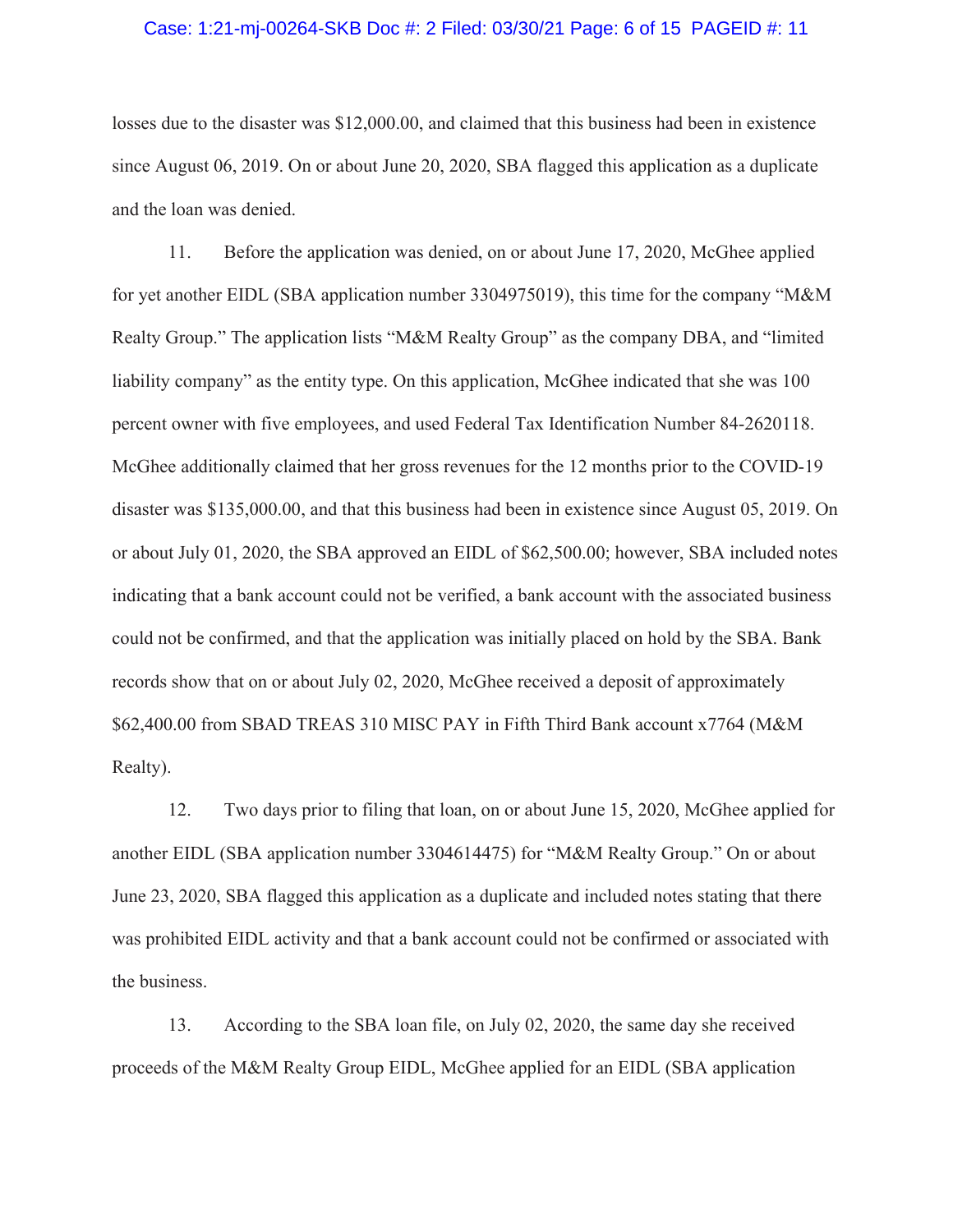#### Case: 1:21-mj-00264-SKB Doc #: 2 Filed: 03/30/21 Page: 7 of 15 PAGEID #: 12

number 3308366036), this time listing "Melissa McGhee" as the company legal name, "Melissa McGhee" as the company DBA, and "independent contractor" as the entity type. On this application, McGhee used Federal Tax Identification Number 29-8842833 and indicated that she was 100 percent owner with one employee. McGhee further indicated that her gross revenues for the 12 months prior to the COVID-19 disaster was \$82,451.00 and claimed that this business had been in existence since May 01, 2016. The SBA did not fund this loan and flagged it as a duplicate. SBA notes indicate that a public records search did not find a legitimate business and a bank account could not be confirmed or associated with the business.

14. Four days after applying for SBA loan number 3308366036, on or about July 06, 2020, McGhee applied for yet another EIDL (SBA application number 3308981899) under the company legal name of "Melissa McGhee." In this application, McGhee indicated that her gross revenues for the 12 months prior to the COVID-19 disaster was \$168,227.00 and stated that this business has been in existence since May 03, 2017. Further, McGhee provided a letter from the Internal Revenue Service (hereafter "IRS") indicating that she had a valid EIN of 84-2620118 for business M&M Realty Group. [Note that she applied for this loan using the EIN 29-8842833]. On or about July 24, 2020, the SBA issued an EIDL for \$83,200.00 (with a \$1,000.00 advance). Bank records show that on or about July 28, 2020, McGhee received a deposit of approximately \$83,100.00 from SBAD TREAS 310 MISC PAY in Fifth Third Bank account x1743 (Melissa McGhee). McGhee immediately transferred the loan proceeds to account x3132 (M&MM Realty Group).

15. According to the SBA loan file, on or about July 08, 2020, McGhee applied for another EIDL (SBA application number 3309434902) under the company name of "Melissa McGhee," mirroring the information provided in her January 06, 2020 application. The SBA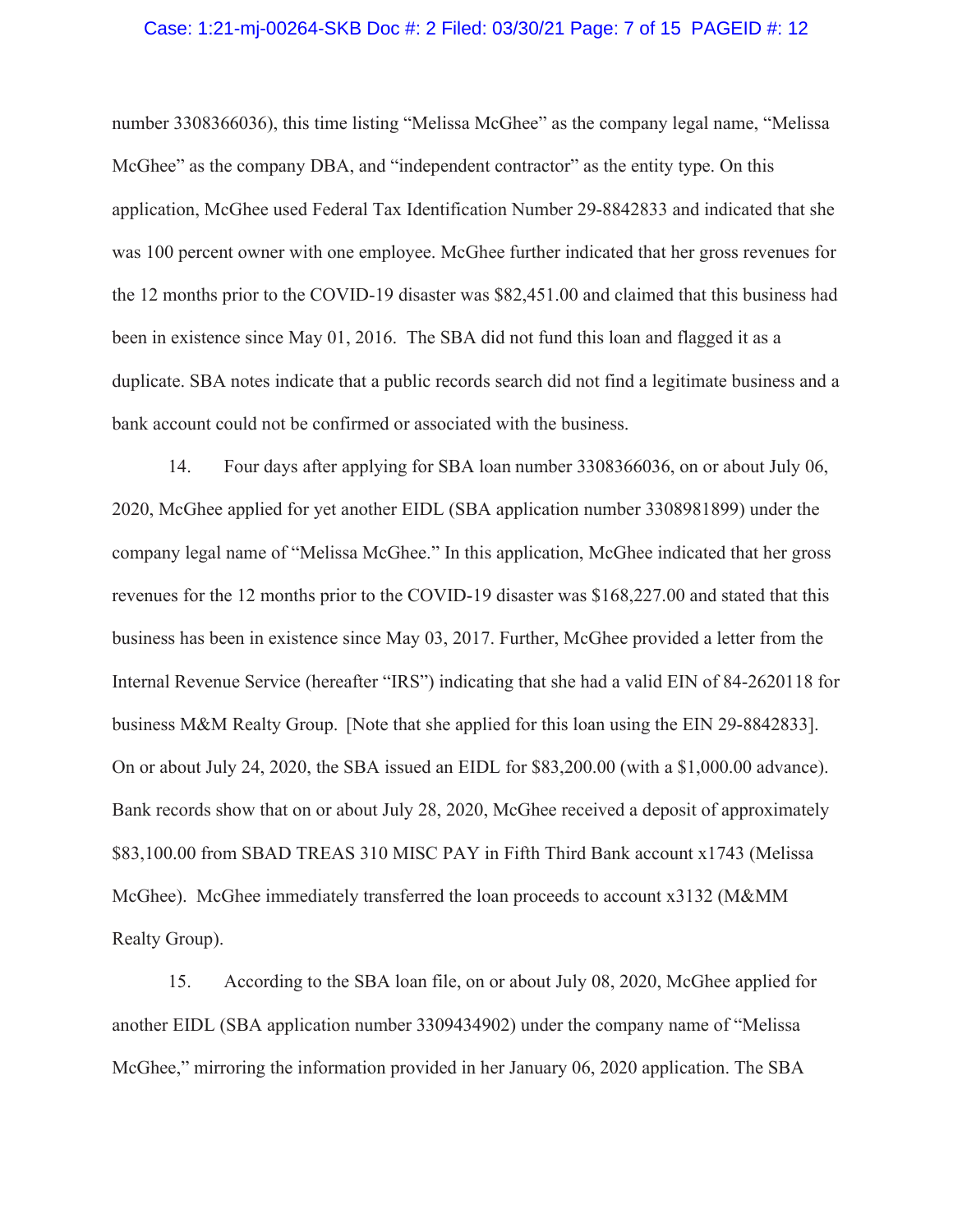#### Case: 1:21-mj-00264-SKB Doc #: 2 Filed: 03/30/21 Page: 8 of 15 PAGEID #: 13

identified this loan as a duplicate and added a fraud alert to the application. It was further noted that a public records search could not find a business.

16. Comparing the loan applications, I noticed significant differences in gross revenue claimed over the last 12 months as well as differences in claimed number of employees and date of creation. These discrepancies appear to be material, that is, the claimed gross revenue, number of employees, and date of origin of the business have a natural tendency to influence, or was capable of influencing, the decision of the SBA or issuing bank as to whether to approve the loans. Based on my training, knowledge, and experience, I know that inconsistencies between loan applications are a common indicator of fraud. In addition, McGhee's use of similar entity names under multiple tax ID numbers also raises flags because that is a common tactic to perpetuate fraud. Moreover, the sheer number of applications in close proximity (duplicate applications) is highly indicative of fraud.

17. An open record review by your affiant confirmed that registration of "Domestic Limited Liability Company" for business M&MM Realty Group LLC, had been filed by McGhee (at the time using Melissa Batton) to the State of Ohio Secretary of State and effective on August 05, 2019.

18. However, an open record review by your affiant revealed that registration of "Domestic Limited Liability Company" for business M&M Realty Group LTD, was filed by McGhee (at the time using Melissa Batton) with the State of Ohio Secretary of State and effective on June 23, 2020. This raises red flags because in order to qualify for a PPP loan, small businesses must have been in operation as of February 15, 2020. Based on my training and experience, a significant source of fraud from SBA loan programs stems from newly-created businesses ineligible to receive such proceeds. Based on my investigation, there are no public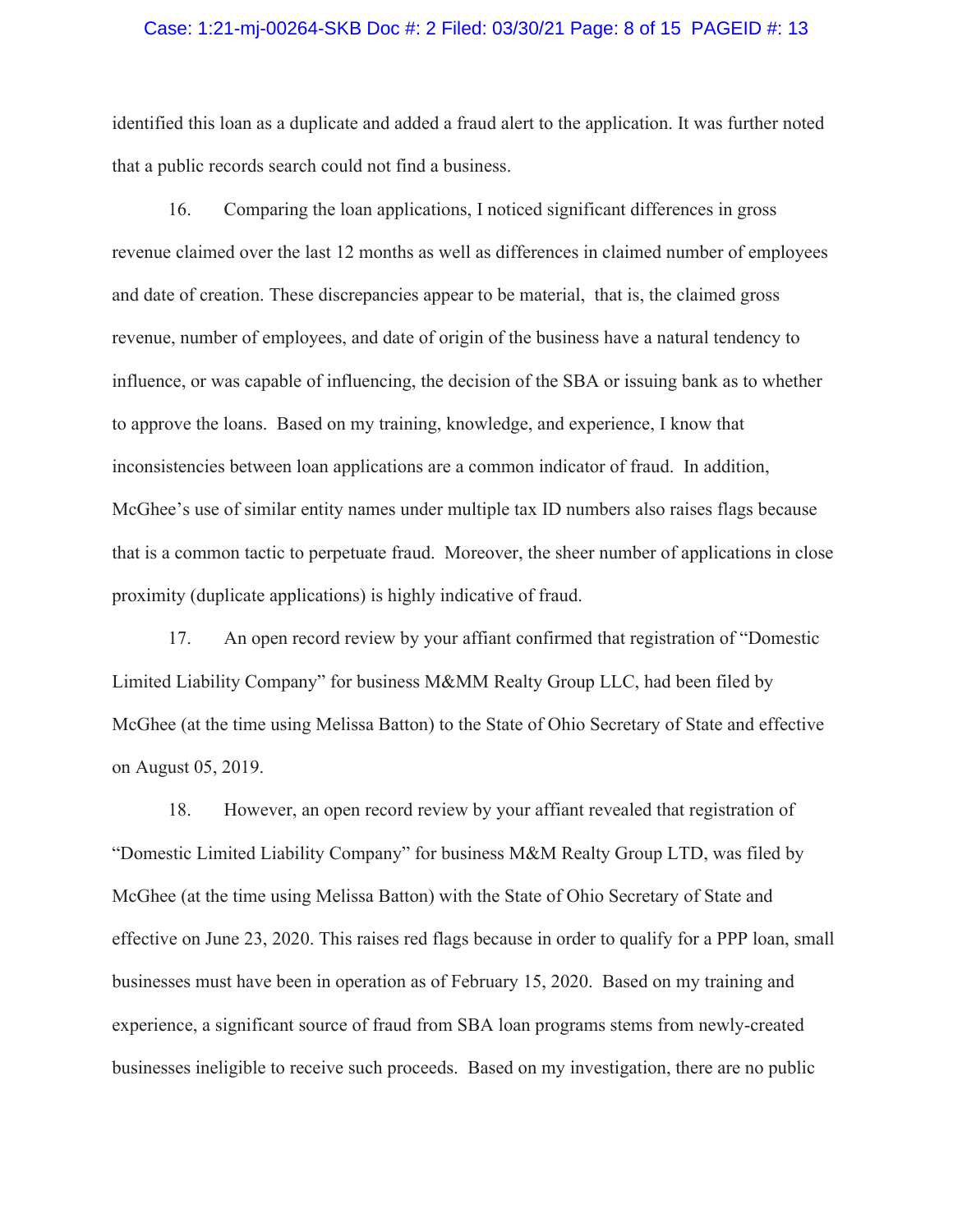# Case: 1:21-mj-00264-SKB Doc #: 2 Filed: 03/30/21 Page: 9 of 15 PAGEID #: 14

records that indicate that M&M Realty Group LTD was operating in 2019. Moreover, McGhee did not open a business bank account for M&M Realty Group LTD until June 23, 2020 (Fifth Third Bank business standard checking account x7764).

19. The following chart illustrates the loans discussed above:

| Date      | <b>Application</b>        | <b>Applicant</b>  | <b>Entity</b>             | <b>Claimed</b>     | <b>Tax ID used</b>                                    | <b>Claimed</b>              | <b>Amount</b>              |
|-----------|---------------------------|-------------------|---------------------------|--------------------|-------------------------------------------------------|-----------------------------|----------------------------|
|           | <b>Number</b>             |                   |                           | <b>Date Entity</b> |                                                       | <b>Gross</b>                | Approved                   |
|           | <b>Loan Type</b>          |                   |                           | <b>Created</b>     | <b>Secretary of State</b><br><b>Registration Date</b> | <b>Revenues</b>             |                            |
|           |                           |                   |                           |                    |                                                       | <b>Employees</b>            |                            |
|           |                           |                   |                           |                    |                                                       | Claimed                     |                            |
| 3/31/2020 | 3300518841                | Melissa           | M&MM                      | 12/13/2019         | <b>TIN</b>                                            | \$54,000.00                 | \$25,000.00                |
|           | <b>EIDL</b>               | Batton            | Realty Group              |                    | 84-2623292                                            |                             | $(+\$2,000.00$<br>advance) |
|           |                           |                   |                           |                    | Secretary of State                                    |                             |                            |
|           |                           |                   |                           |                    | 08/05/2019                                            | 2 employees                 |                            |
| 5/2/2020  | 1279697809                | Melissa           | M&MM                      | N/A                | <b>TIN</b>                                            | N/A                         | \$7,500.00                 |
|           | PPP                       | Batton            | <b>Realty Group</b>       |                    | 84-2623292                                            |                             |                            |
|           |                           |                   |                           |                    | Secretary of State                                    |                             |                            |
|           |                           |                   |                           |                    | 08/05/2019                                            | 1 employee                  |                            |
| 5/9/2020  | 3304170178<br><b>EIDL</b> | Melissa<br>Batton | M&MM<br>Realty Group      | 8/6/2019           | <b>TIN</b><br>84-2623292                              | \$41,340.00                 | \$0.00                     |
|           |                           |                   |                           |                    |                                                       |                             |                            |
|           |                           |                   |                           |                    | Secretary of State                                    |                             |                            |
| 6/15/2020 | 3304614475                | Melissa           | M&M Realty                | 8/5/2019           | 08/05/2019<br><b>TIN</b>                              | 3 employees<br>\$135,000.00 | \$0.00                     |
|           | <b>EIDL</b>               | Batton            | Group                     |                    | 84-2620118                                            |                             |                            |
|           |                           |                   |                           |                    |                                                       |                             |                            |
|           |                           |                   |                           |                    | Secretary of State<br>06/23/2020                      | 5 employees                 |                            |
| 6/17/2020 | 3304975019                | Melissa           | M&M Realty                | 8/5/2019           | <b>TIN</b>                                            | \$135,000.00                | \$62,500.00                |
|           | <b>EIDL</b>               | Batton            | Group                     |                    | 84-2620118                                            |                             | $(+\$5,000.00$             |
|           |                           |                   |                           |                    |                                                       |                             | advance)                   |
|           |                           |                   |                           |                    | Secretary of State<br>06/23/2020                      | 5 employees                 |                            |
| 7/2/2020  | 3308366036                | Melissa           | Melissa                   | 5/1/2016           | <b>TIN</b>                                            | \$82,451.00                 | \$0.00                     |
|           | <b>EIDL</b>               | McGhee            | McGhee-                   |                    | 29-8842833                                            |                             |                            |
|           |                           |                   | independent<br>contractor |                    | Secretary of State                                    |                             |                            |
|           |                           |                   |                           |                    | $\rm N/A$                                             | 1 employee                  |                            |
| 7/6/2020  | 3308981899                | Melissa           | Melissa                   | 5/3/2017           | <b>TIN</b>                                            | \$168,227.00                | \$83,200.00                |
|           | <b>EIDL</b>               | McGhee            | McGhee-<br>independent    |                    | 29-8842833                                            | 1 employee                  | $(+\$1,000.00$<br>advance) |
|           |                           |                   | contractor                |                    | Secretary of State                                    |                             |                            |
|           |                           |                   |                           |                    | $\rm N/A$                                             |                             |                            |
| 7/8/2020  | 3309434902<br><b>EIDL</b> | Melissa<br>McGhee | Melissa<br>$McGhee -$     | 5/3/2017           | <b>TIN</b><br>29-8842833                              | \$168,227.00                | \$0.00                     |
|           |                           |                   | independent               |                    |                                                       |                             |                            |
|           |                           |                   | contractor                |                    | Secretary of State                                    |                             |                            |
|           |                           |                   |                           |                    | N/A                                                   | 1 employee                  |                            |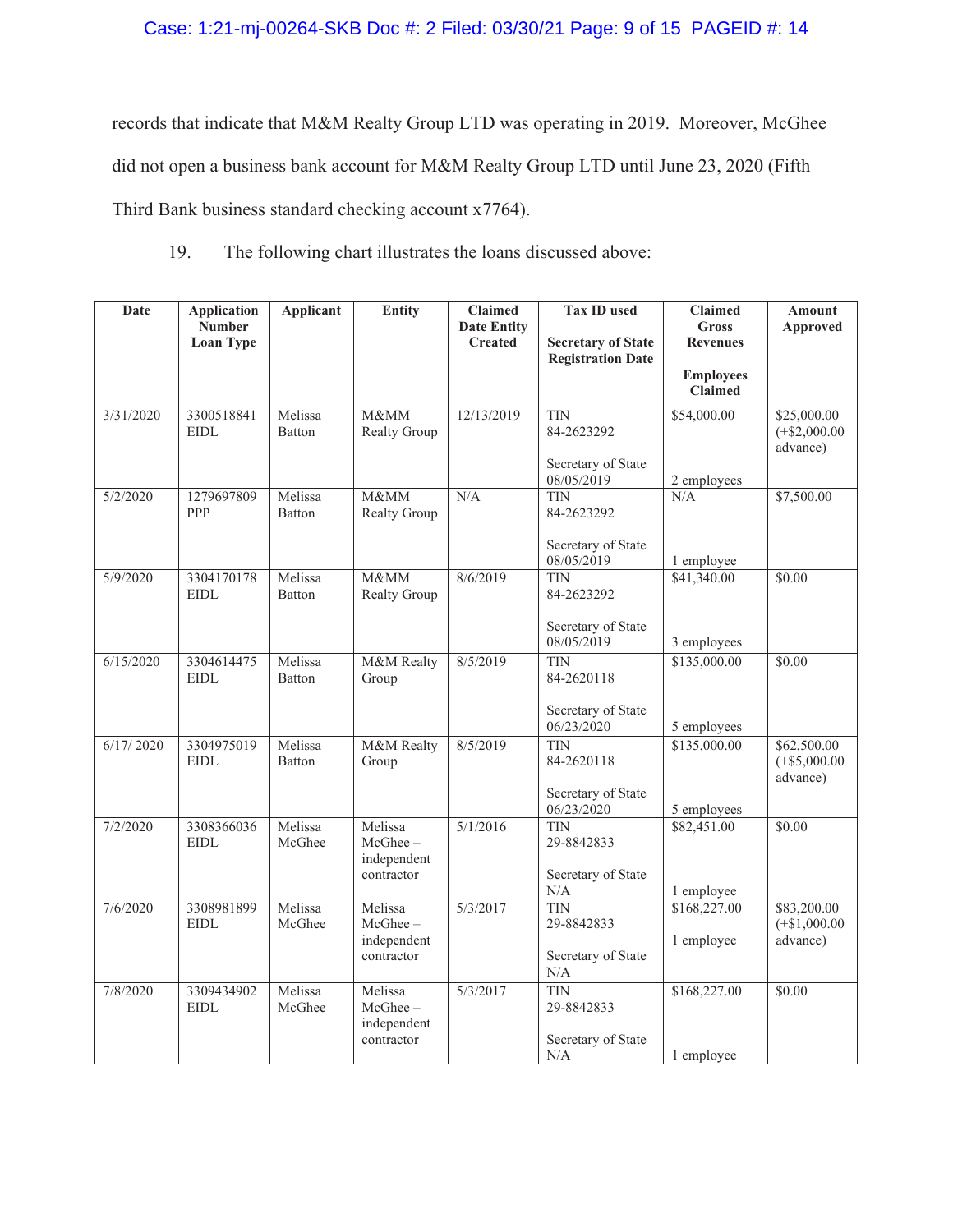# **C. Evidence suggests that McGhee used PPP and EIDL loan proceeds for M&MM Realty Group and Melissa McGhee for expenditures contrary to SBA program rules.**

20. Review of McGhee's associated bank account records show a series of transactions that do not appear consistent with program rules. Significantly, McGhee appears to have used EIDL proceeds for fixed assets. Specifically, on or about September 04, 2020, McGhee made an outgoing wire transfer of \$104,084.46 from Fifth Third Bank account x3132 (M&MM Realty). On or about this same date, McGhee signed a General Warranty Deed for property located at 6313 Vine Street, Cincinnati, Ohio 45237. Your affiant obtained a certified "Real Property Conveyance Fee Statement of Value and Receipt" from the Hamilton County Auditor's Office located at 138 East Court Street, Cincinnati, Ohio 45202 which indicates that McGhee is the "Grantee" for 6313 Vine Street, Cincinnati, Ohio 45237, and paid for this property in cash in the amount of \$105,000.00.

21. In addition to the purchase of real property, McGhee made the following withdrawals or debits using that account which seemed to have no legitimate economic purpose, but rather seemed calculated to conceal or disguise the nature, the location, the source, the ownership, or the control of the proceeds of the fraud:

- a. \$400.00 on May 04, 2020 (Online transfer);
- b. \$100.00 on May 05, 2020 (Online transfer);
- c. \$100.00 on May 06, 2020 (Withdrawal);
- d. \$618.87 on May 12, 2020 (Square);
- e. \$618.88 on May 19, 2020 (Square);
- f. \$618.87 on May 26, 2020 (Square);
- g. \$100.00 on May 26, 2020 (Online transfer);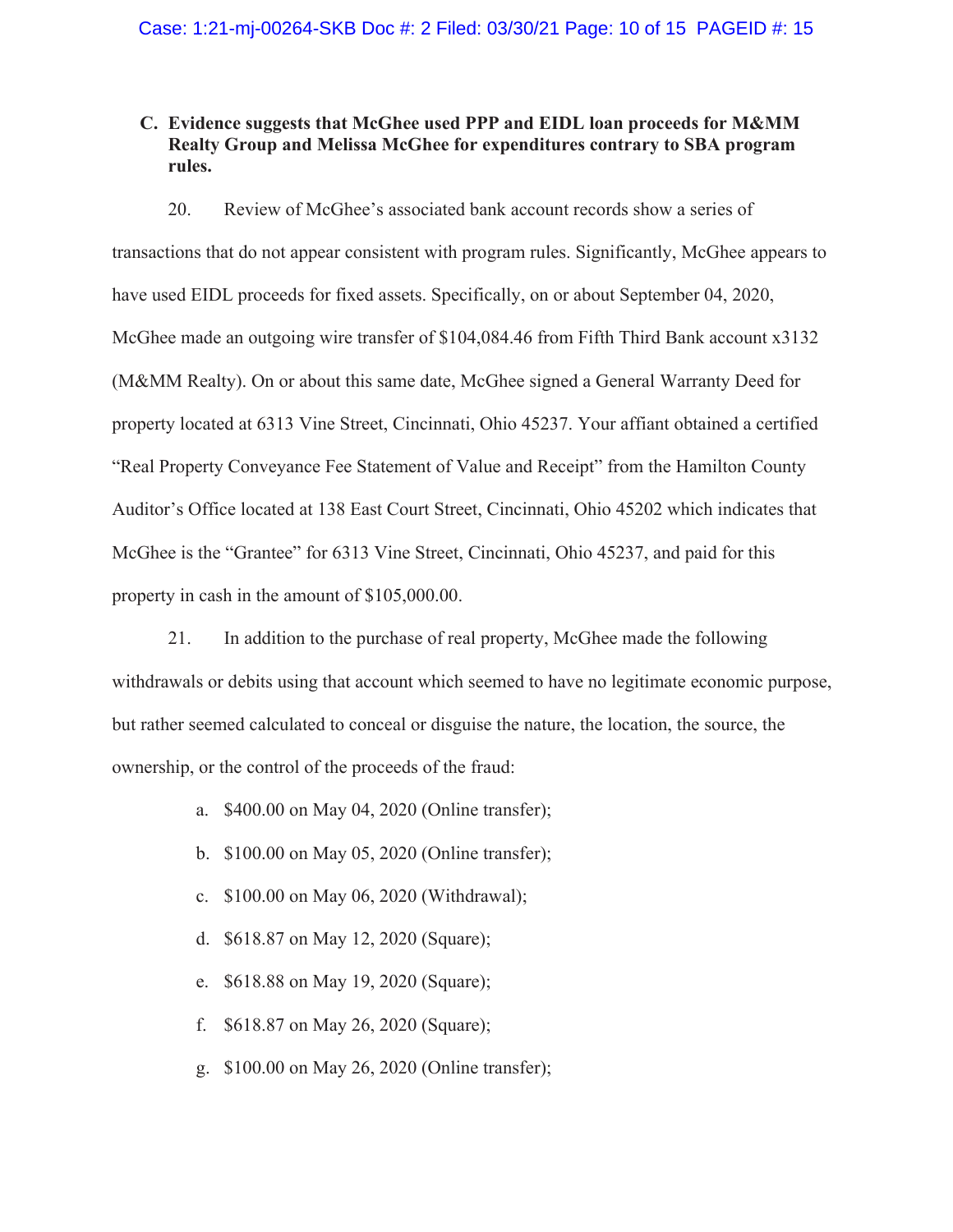- h. \$618.88 on June 02, 2020 (Square);
- i. \$423.02 on June 02, 2020 (Online transfer);
- j. \$618.87 on June 09, 2020 (Square);
- k. \$200.00 on June 10, 2020 (Withdrawal);
- l. \$2,000.00 on June 12, 2020 (Online transfer);
- m. \$618.88 on June 16, 2020 (Square);
- n. \$618.87 on June 23, 2020 (Square);
- o. \$700.00 on August 03, 2020 (Withdrawal);
- p. \$3,500.00 on August 04, 2020 (Online transfer);
- q. \$200.00 on August 17, 2020 (Withdrawal);
- r. \$450.00 on August 18, 2020 (Online transfer);
- s. \$300.00 on August 26, 2020 (Withdrawal);
- t. \$500.00 on October 29, 2020 (Online transfer);
- u. \$800.00 on November 23, 2020 (Withdrawal); and
- v. \$10,000.00 on November 24, 2020 (Cashier's Check number 33943126 payable to herself).

22. Review of this account also revealed that McGhee made several payments to PNC Mortgage to pay the mortgage on the Vera Avenue FHA property she acquired with her mother described above. Specifically, McGhee made the following payments:

a. \$6,640.00 on June 08, 2020 (Online Payment to PNC Mortgage);

- b. \$2,300.00 on July 08, 2020 (Online Payment to PNC Mortgage);
- c. \$2,300.00 on August 04, 2020 (Online Payment to PNC Mortgage);
- d. \$2,300.00 on October 13, 2020 (Online Payment to PNC Mortgage); and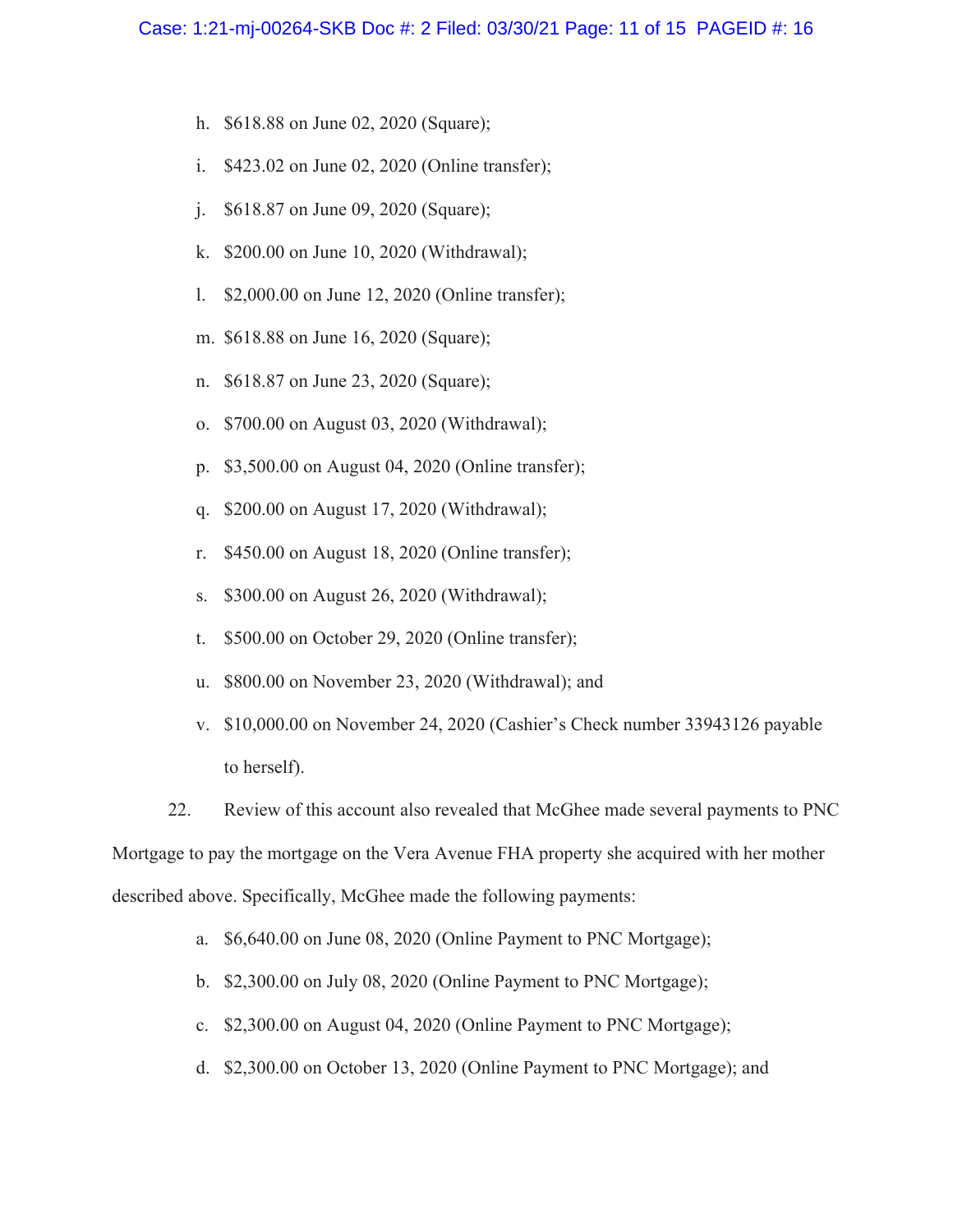#### Case: 1:21-mj-00264-SKB Doc #: 2 Filed: 03/30/21 Page: 12 of 15 PAGEID #: 17

e. \$2,300.00 on November 05, 2020 (Online Payment to PNC Mortgage).

Prior to her obtaining SBA funds, in April 2020, PNC McGhee and Batton were reported delinquent on the FHA loan. In June 2020, the FHA loan was reinstated after loss mitigation intervention. Based on the investigation to date, it appears that McGhee used EIDL funds to bring the loan for her personal residence current.

# **D. Evidence also suggests that EIDL proceeds received for M&M Realty Group were used contrary to program rules.**

23. Review of the M&M Realty Group bank account records also show that on or about August 21, 2020, McGhee made an outgoing wire transfer of \$38,863.08 from Fifth Third Bank account x7764 (M&M Realty). On or about this same date, McGhee signed a Special/Limited Warranty Deed for property located at 2609 Beekman Street, Cincinnati, Ohio 45225. Your affiant obtained a certified "Real Property Conveyance Fee Statement of Value and Receipt" from the Hamilton County Auditor's Office located at 138 East Court Street, Cincinnati, Ohio 45202 which indicates that McGhee is the "Grantee" for 2609 Beekman Street, Cincinnati, Ohio 45225, and paid for this property in cash in the amount of \$39,000.00. As noted above, EIDL funds cannot be used for fixed assets.

24. In addition to the purchase of the property, McGhee made the following withdrawals or debits using that account which seemed to have no legitimate business purposes, but rather seemed calculated to conceal or disguise the nature, the location, the source, the ownership, or the control of the proceeds of the fraud:

- a. \$1,000.00 on July 13, 2020, (Online Transfer);
- b. \$183.00 on July 20, 2020 (Cash App);
- c. \$800.00 on July 20, 2020 (Withdrawal);
- d. \$2,378.00 on July 20, 2020 (Cash App);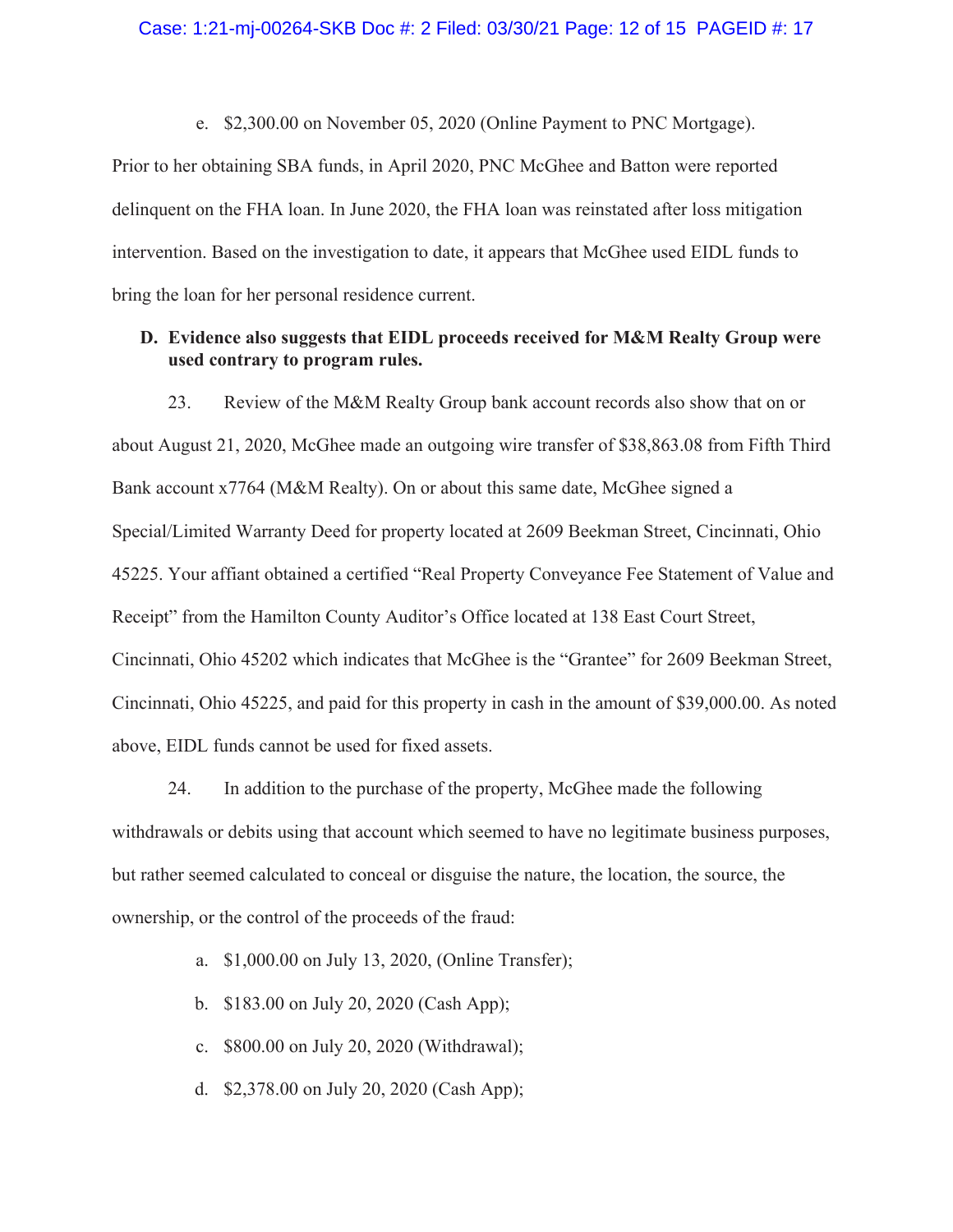- e. \$500.00 on July 27, 2020 (Withdrawal);
- f. \$300.00 on August 05, 2020 (Cash App);
- g. \$1,000.00 on August 07, 2020 (Cash App);
- h. \$2,400.00 on August 10, 2020 (Cash App);
- i. \$450.00 on August 18, 2020 (Online transfer);
- j. \$1,200.00 on August 18, 2020 (Online transfer);
- k. \$1,340.00 on August 19, 2020 (Cash App);
- l. \$3,000.00 on August 19, 2020 (Cash App);
- m. \$800.00 on August 28, 2020 (Withdrawal);
- n. \$240.00 on September 04, 2020 (Cash App);
- o. \$500.00 on September 21, 2020 (Online transfer);
- p. \$500.00 on September 21, 2020 (Online transfer);
- q. \$400.00 on October 30, 2020 (Withdrawal);
- r. \$500.00 on October 30, 2020 (Online transfer);
- s. \$500.00 on November 05, 2020 (Online transfer); and
- t. \$1,500.00 on November 05, 2020 (Online transfer).

#### **E. During an interview with FBI agents, McGhee made false statements.**

25. On February 02, 2021, I attempted to contact McGhee at her residence located at 2640 Vera Avenue, Apartment 1, Cincinnati, Ohio 45237 to conduct a "knock and talk." As I was unable to make contact, I left an FBI business card on her door. Shortly after, McGhee called and requested to be interviewed via telephone. During that interview, McGhee claimed that she was the owner of several businesses and several LLCs including "M&MM Realty Group, M&M Realty" and a business that she had listed under either "Melissa McGhee" or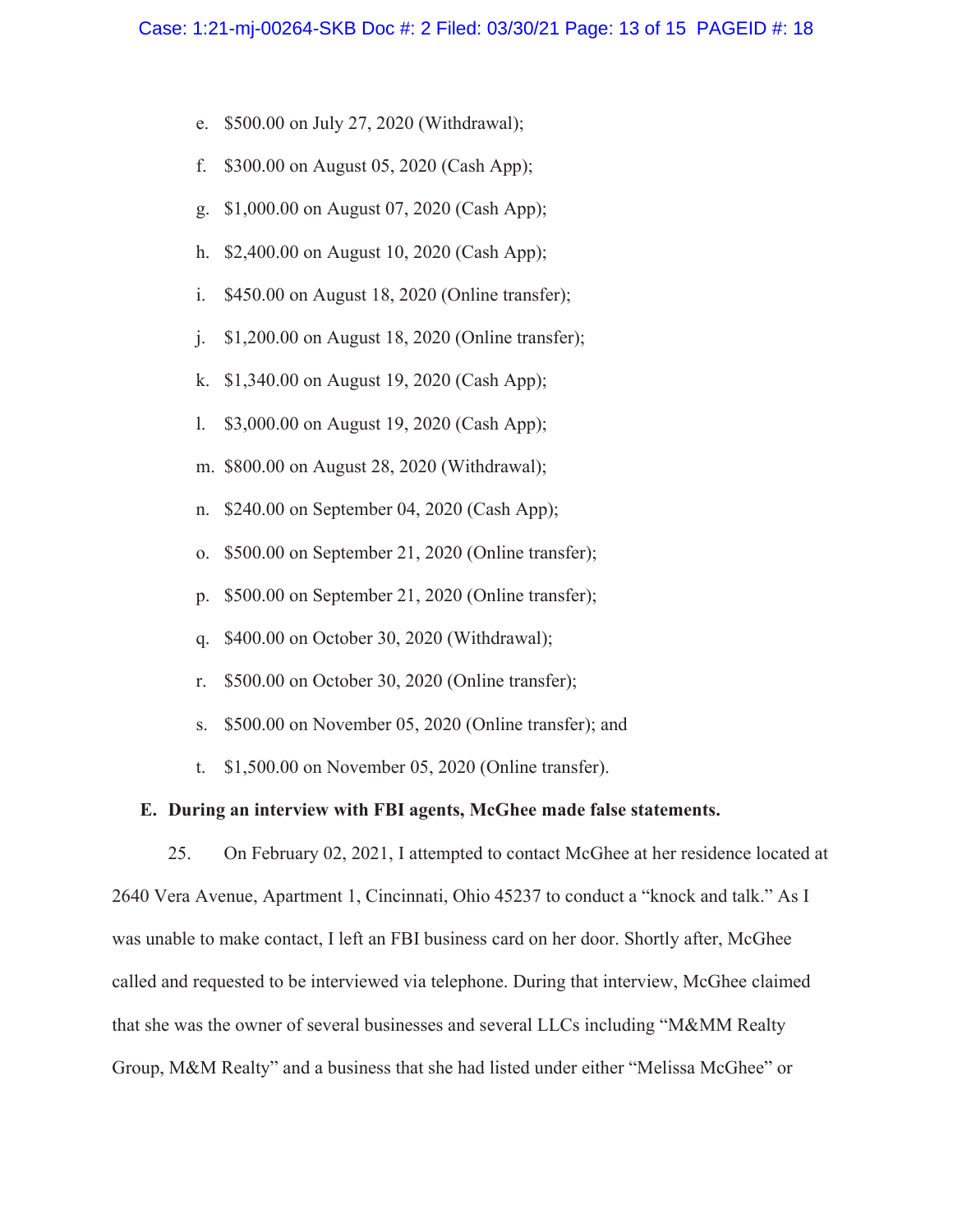#### Case: 1:21-mj-00264-SKB Doc #: 2 Filed: 03/30/21 Page: 14 of 15 PAGEID #: 19

"Melissa Batton". McGhee advised that for business "MMM Realty Group" she had three employees and she obtained approximately \$7,500.00 in a PPP loan and approximately \$3,000.00 in an EIDL in her Fifth Third Bank account. McGhee further estimated that between all of her other businesses, she only received a total amount of approximately \$7,000.00 in EIDLs; however, could not recall an exact breakdown of how she received the funds.

26. McGhee further advised that the PPP loan funds she received were used solely on paychecks to her employees and the EIDL funds were used solely on equipment such as cleaning supplies, masks, and other personal protective equipment. McGhee claimed that although she had three employees, only one was paid. McGhee identified the one employee that she paid as her mother, Minette Batton, and advised she paid her approximately 90 percent of the \$7,500.00 she obtained in the PPP loan. According to McGhee, Batton was paid for responsibilities including day-to-day tasks such as talking with tenants, scheduling showings, and other businessrelated responsibilities. McGhee further claimed Batton is not a co-owner or part owner of McGhee's business.

27. McGhee was adamant that she only received approximately \$15,000.00 in total funds from all of the PPP loans and EIDLs that she applied for with all of her businesses.